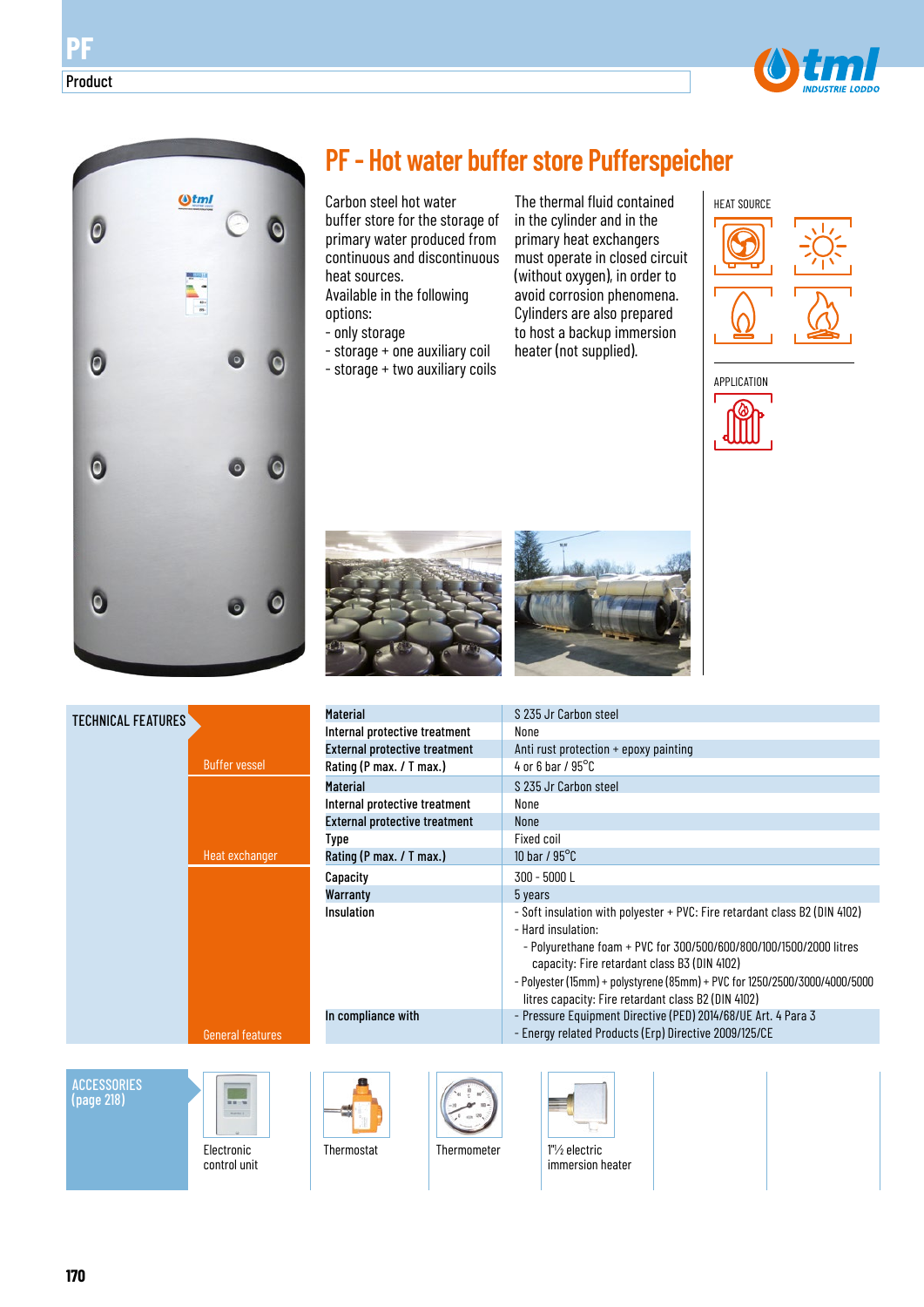



# **PF - Hot water buffer store Hard insulation and PVC jacket**

| <b>WORKING</b><br><b>PRESSURE 4 bar</b><br><b>CODE</b> | <b>WORKING</b><br><b>PRESSURE 6 bar</b><br><b>CODE</b> | <b>INSULATION</b><br>THICK. (mm) | ErP<br><b>CLASS</b>      | <b>HEAT LOSS S</b><br>(W) | <b>REAL</b><br>CAPACITY (L) |
|--------------------------------------------------------|--------------------------------------------------------|----------------------------------|--------------------------|---------------------------|-----------------------------|
| PF 00300 R                                             | <b>PF 00306 R</b>                                      | 50                               | B                        | 57,3                      | 289,8                       |
| PF 00500 R                                             | <b>PF 00506 R</b>                                      | 50                               | B                        | 69,7                      | 499.8                       |
| PF 00600 R                                             | <b>PF 00606 R</b>                                      | 50                               | C                        | 94.7                      | 585,2                       |
| PF 00800 R                                             | <b>PF 00806 R</b>                                      | 100                              | C                        | 109,9                     | 749,3                       |
| PF 01000 R                                             | <b>PF 01006 R</b>                                      | 100                              | C                        | 113,8                     | 931,0                       |
| PF 01250 R                                             | PF 01256 R                                             | 100                              | C                        | 140,0                     | 1266.8                      |
| PF 01500 R                                             | <b>PF 01506 R</b>                                      | 100                              | C                        | 132,8                     | 1472.4                      |
| PF 02000 R                                             | PF 02006 R                                             | 100                              | C                        | 143,5                     | 1950,0                      |
| PF 02500 R                                             | <b>PF 02506 R</b>                                      | 100                              |                          |                           | 2493.5                      |
| PF 03000 R                                             | PF 03006 R                                             | 100                              |                          | -                         | 2957,5                      |
| PF 04000 R                                             | PF 04006 R                                             | 100                              |                          |                           | 3894.4                      |
| PF 05000 R                                             | PF 05006 R                                             | 100                              | $\overline{\phantom{a}}$ |                           | 5005.2                      |

# **PF - Hot water buffer store Soft insulation with polyester and PVC jacket**

| <b>WORKING</b><br><b>PRESSURE 4 bar</b><br><b>CODE</b> | <b>WORKING</b><br><b>PRESSURE 6 bar</b><br><b>CODE</b> | <b>INSULATION</b><br>THICK. (mm) | <b>ErP</b><br><b>CLASS</b> | <b>HEAT LOSS S</b><br>(W) | <b>REAL</b><br>CAPACITY (L) |
|--------------------------------------------------------|--------------------------------------------------------|----------------------------------|----------------------------|---------------------------|-----------------------------|
| <b>PF 00800 F</b>                                      | <b>PF 00806 F</b>                                      | 130                              | C                          | 129,4                     | 749,3                       |
| PF 01000 F                                             | PF 01006 F                                             | 130                              | C                          | 141,2                     | 931,0                       |
| PF 01250 F                                             | PF 01256 F                                             | 130                              | C                          | 159,6                     | 1266,8                      |
| <b>PF 01500 F</b>                                      | PF 01506 F                                             | 130                              | C                          | 168,2                     | 1472.4                      |
| PF 02000 F                                             | PF 02006 F                                             | 130                              | C                          | 184,0                     | 1950,0                      |
| PF 02500 F                                             | PF 02506 F                                             | 100                              | $\overline{\phantom{a}}$   | $\overline{\phantom{a}}$  | 2493,5                      |
| PF 03000 F                                             | PF 03006 F                                             | 100                              |                            |                           | 2957.5                      |
| PF 04000 F                                             | PF 04006 F                                             | 100                              | $\overline{\phantom{a}}$   | $\overline{\phantom{0}}$  | 3894.4                      |
| <b>PF 05000 F</b>                                      | <b>PF 05006 F</b>                                      | 100 <sub>l</sub>                 |                            |                           | 5005,2                      |

Codes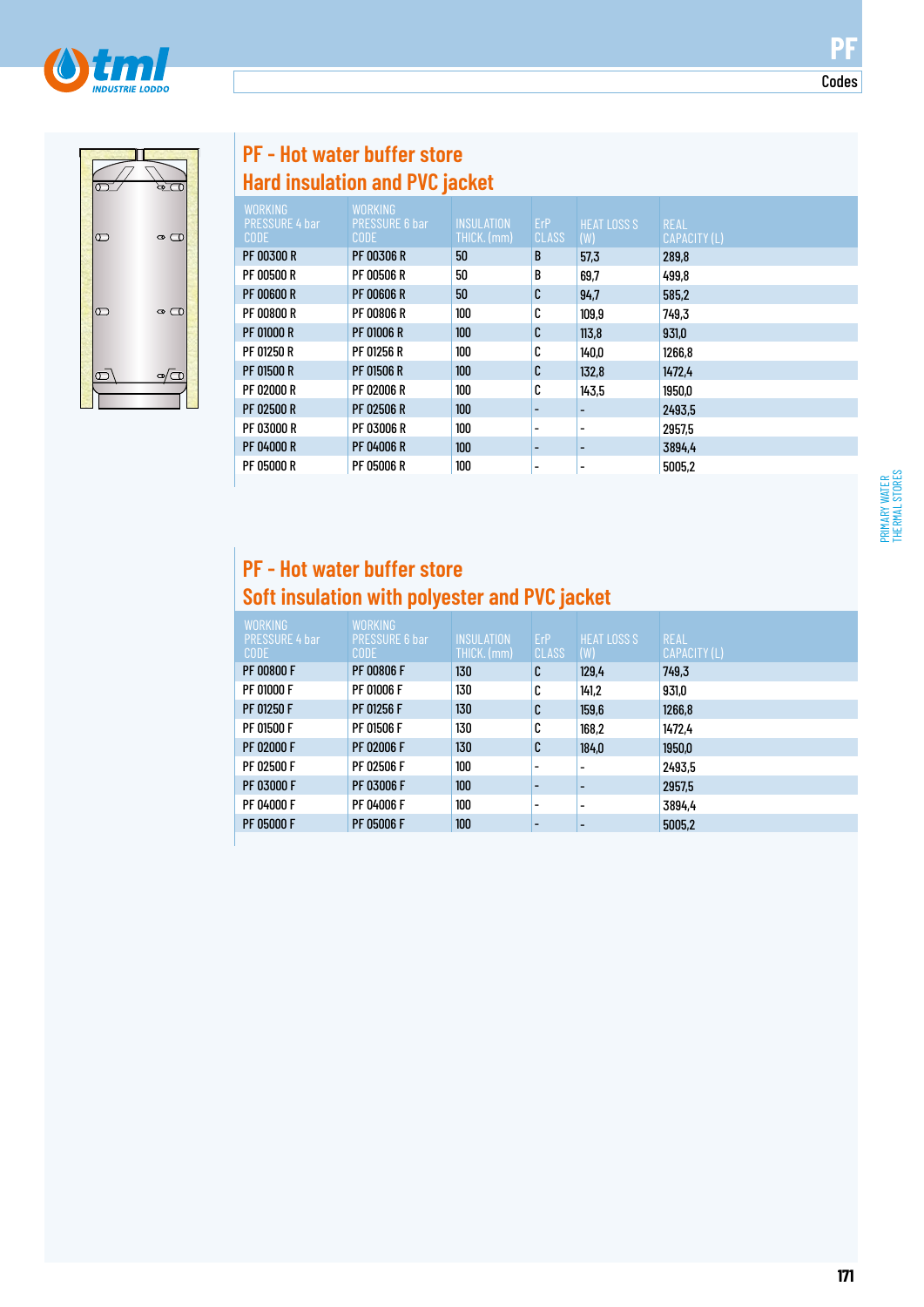



**PFS**

Codes

# **PFS - Hot water buffer store with one coil Hard insulation and PVC jacket**

| WORKING<br><b>PRESSURE 4 bar</b><br><b>CODE</b> | <b>WORKING</b><br><b>PRESSURE 6 bar</b><br><b>CODE</b> | <b>INSULATION</b><br>THICK. (mm) | ErP<br><b>CLASS</b>      | <b>HEAT LOSS S</b><br>(W) | <b>REAL</b><br>CAPACITY (L) | <b>HEAT EXCHANGER</b><br>$(m^2) / (L)$ * |
|-------------------------------------------------|--------------------------------------------------------|----------------------------------|--------------------------|---------------------------|-----------------------------|------------------------------------------|
| PFS 00300 R                                     | <b>PFS 00306 R</b>                                     | 50                               | B                        | 57,3                      | 289,8                       | 1,40/13,7                                |
| PFS 00500 R                                     | <b>PFS 00506 R</b>                                     | 50                               | B                        | 69.7                      | 499.8                       | 2.00 / 19.6                              |
| PFS 00600 R                                     | <b>PFS 00606 R</b>                                     | 50                               | C                        | 94.7                      | 585,2                       | 2.50 / 24.5                              |
| PFS 00800 R                                     | <b>PFS 00806 R</b>                                     | 100                              | C                        | 109,9                     | 749.3                       | 2.50 / 24.5                              |
| <b>PFS 01000 R</b>                              | <b>PFS 01006 R</b>                                     | 100                              | C                        | 113.8                     | 931,0                       | 3.50 / 34.3                              |
| PFS 01250 R                                     | <b>PFS 01256 R</b>                                     | 100                              | C                        | 140,0                     | 1266,8                      | 3,80 / 37,2                              |
| PFS 01500 R                                     | <b>PFS 01506 R</b>                                     | 100                              | C                        | 132,8                     | 1472.4                      | 4,00/39,2                                |
| PFS 02000 R                                     | <b>PFS 02006 R</b>                                     | 100                              | C                        | 143,5                     | 1950,0                      | 4,80 / 47.0                              |
| PFS 02500 R                                     | <b>PFS 02506 R</b>                                     | 100                              |                          |                           | 2493,5                      | 4.80 / 47.0                              |
| PFS 03000 R                                     | <b>PFS 03006 R</b>                                     | 100                              |                          |                           | 2957.5                      | 6,00/58,8                                |
| <b>PFS 04000 R</b>                              | <b>PFS 04006 R</b>                                     | 100                              |                          |                           | 3894.4                      | 7,00/68,6                                |
| PFS 05000 R                                     | <b>PFS 05006 R</b>                                     | 100                              | $\overline{\phantom{a}}$ |                           | 5005.2                      | 8,00 / 78,4                              |

# **PFS - Hot water buffer store with one coil Soft insulation with polyester and PVC jacket**

| <b>WORKING</b><br><b>PRESSURE 4 bar</b> | <b>WORKING</b><br><b>PRESSURE 6 bar</b> | <b>INSULATION</b> | ErP          | <b>HEAT LOSS S</b>       | <b>REAL</b>  | <b>HEAT EXCHANGER</b> |
|-----------------------------------------|-----------------------------------------|-------------------|--------------|--------------------------|--------------|-----------------------|
| CODE                                    | <b>CODE</b>                             | THICK. (mm)       | <b>CLASS</b> | (W)                      | CAPACITY (L) | $(m2)$ / (L) $*$      |
| <b>PFS 00800 F</b>                      | <b>PFS 00806 F</b>                      | 130               | C            | 129.4                    | 749,3        | 2,50/24,5             |
| <b>PFS 01000 F</b>                      | <b>PFS 01006 F</b>                      | 130               | C            | 141,2                    | 931,0        | 3,50/34,3             |
| <b>PFS 01250 F</b>                      | <b>PFS 01256 F</b>                      | 130               | C            | 159,6                    | 1266,8       | 3,80 / 37,2           |
| <b>PFS 01500 F</b>                      | <b>PFS 01506 F</b>                      | 130               | C            | 168,2                    | 1472,4       | 4,00/39,2             |
| <b>PFS 02000 F</b>                      | <b>PFS 02006 F</b>                      | 130               | C            | 184,0                    | 1950,0       | 4,80/47,0             |
| <b>PFS 02500 F</b>                      | <b>PFS 02506 F</b>                      | 100               |              |                          | 2493,5       | 4,80/47,0             |
| <b>PFS 03000 F</b>                      | <b>PFS 03006 F</b>                      | 100               |              |                          | 2957,5       | 6,00/58,8             |
| <b>PFS 04000 F</b>                      | <b>PFS 04006 F</b>                      | 100               |              | $\overline{\phantom{a}}$ | 3894.4       | 7,00/68,6             |
| <b>PFS 05000 F</b>                      | <b>PFS 05006 F</b>                      | 100               |              |                          | 5005,2       | 8,00 / 78,4           |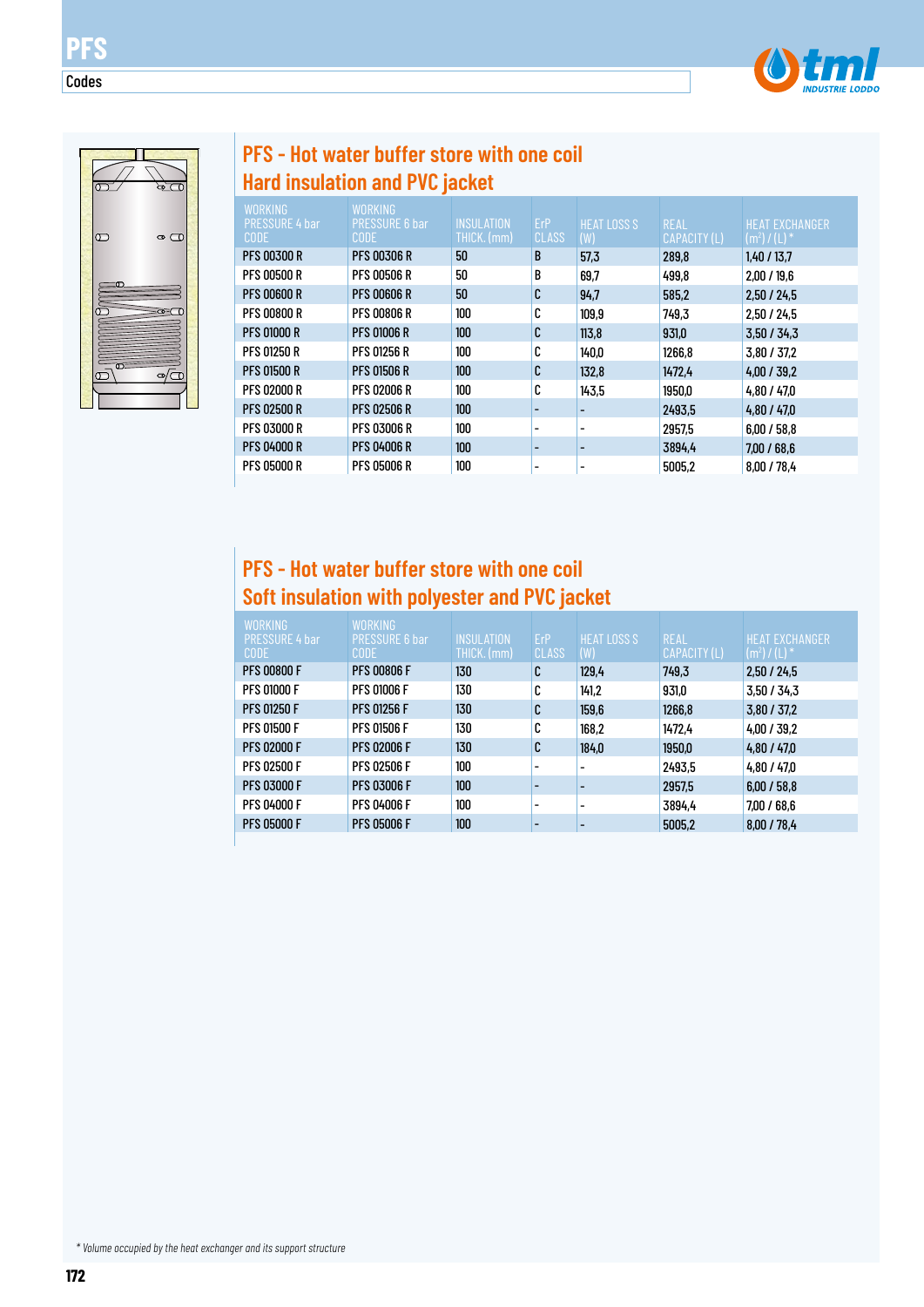Codes



| $\overline{\mathbb{C}}$                    |  |
|--------------------------------------------|--|
| o                                          |  |
| $\overline{\phantom{a}}$                   |  |
| Œ                                          |  |
| Œ                                          |  |
|                                            |  |
|                                            |  |
|                                            |  |
| $\overline{\sigma}$<br>مے<br>$\infty$<br>C |  |
|                                            |  |

# **PFSS - Hot water buffer store with two coils Hard insulation and PVC jacket**

|                       | WORKING               |                     |       |                    |              |                                 |                       |
|-----------------------|-----------------------|---------------------|-------|--------------------|--------------|---------------------------------|-----------------------|
| <b>PRESSURE 4 bar</b> | <b>PRESSURE 6 bar</b> | <b>INSULATION</b>   | ErP   | <b>HEAT LOSS S</b> | <b>REAL</b>  | <b>AUXILIARY HEAT EXCHANGER</b> |                       |
| <b>CODE</b>           | <b>CODE</b>           | <u>THI</u> CK. (mm) | CLASS | (W)                | CAPACITY (L) | LOWER $(m^2) / (L)^3$           | UPPER $(m^2) / (L)^*$ |
| PFSS 00300 R          | <b>PFSS 00306 R</b>   | 50                  | B     | 57,3               | 289,8        | 1,40/13,7                       | 1,10/10,8             |
| PFSS 00500 R          | <b>PFSS 00506 R</b>   | 50                  | B     | 69.7               | 499,8        | 2,00/19.6                       | 1,80 / 17,6           |
| PFSS 00600 R          | <b>PFSS 00606 R</b>   | 50                  | C     | 94.7               | 585,2        | 2.50 / 24.5                     | 1.80 / 17.6           |
| PFSS 00800 R          | <b>PFSS 00806 R</b>   | 100                 | C     | 109,9              | 749.3        | 2.50 / 24.5                     | 2,00/19.6             |
| <b>PFSS 01000 R</b>   | <b>PFSS 01006 R</b>   | 100                 | C     | 113.8              | 931,0        | 3.50 / 34.3                     | 2.50 / 24.5           |
| PFSS 01250 R          | <b>PFSS 01256 R</b>   | 100                 | C     | 140,0              | 1266,8       | 3,80 / 37,2                     | 2,60/25,5             |
| PFSS 01500 R          | <b>PFSS 01506 R</b>   | 100                 | C     | 132,8              | 1472.4       | 4.00 / 39.2                     | 2.80 / 27.4           |
| PFSS 02000 R          | <b>PFSS 02006 R</b>   | 100                 | C     | 143,5              | 1950,0       | 4,80 / 47.0                     | 3,80 / 37,2           |
| PFSS 02500 R          | <b>PFSS 02506 R</b>   | 100                 |       |                    | 2493.5       | 4.80 / 47.0                     | 3,80 / 37.2           |
| PFSS 03000 R          | <b>PFSS 03006 R</b>   | 100                 | ۰     |                    | 2957,5       | 6.00 / 58.8                     | 3,80 / 37,2           |
| PFSS 04000 R          | <b>PFSS 04006 R</b>   | 100                 |       |                    | 3894.4       | 7,00/68,6                       | 4.50 / 44.1           |
| PFSS 05000 R          | <b>PFSS 05006 R</b>   | 100                 |       |                    | 5005,2       | 8,00/78,4                       | 5.00 / 49.0           |

# **PFSS - Hot water buffer store with two coils Soft insulation with polyester and PVC jacket**

| <b>WORKING</b><br><b>PRESSURE 4 bar</b> | WORKING<br><b>PRESSURE 6 bar</b> | <b>INSULATION</b> | ErP                      | <b>HEAT LOSS S REAL</b>  |              | AUXILIARY HEAT EXCHANGER |                       |
|-----------------------------------------|----------------------------------|-------------------|--------------------------|--------------------------|--------------|--------------------------|-----------------------|
| <b>CODE</b>                             | <b>CODE</b>                      | THICK. (mm)       | <b>CLASS</b>             | (W)                      | CAPACITY (L) | LOWER $(m^2) / (L)^*$    | UPPER $(m^2) / (L)^*$ |
| <b>PFSS 00800 F</b>                     | <b>PFSS 00806 F</b>              | 130               | C                        | 129,4                    | 749.3        | 2,50/24,5                | 2,00/19,6             |
| <b>PFSS 01000 F</b>                     | <b>PFSS 01006 F</b>              | 130               | C                        | 141,2                    | 931,0        | 3,50 / 34,3              | 2.50 / 24.5           |
| <b>PFSS 01250 F</b>                     | <b>PFSS 01256 F</b>              | 130               | C                        | 159,6                    | 1266,8       | 3,80 / 37,2              | 2,60/25,5             |
| <b>PFSS 01500 F</b>                     | <b>PFSS 01506 F</b>              | 130               | C                        | 168,2                    | 1472.4       | 4,00/39,2                | 2.80 / 27.4           |
| <b>PFSS 02000 F</b>                     | <b>PFSS 02006 F</b>              | 130               | C                        | 184,0                    | 1950,0       | 4.80 / 47.0              | 3,80/37.2             |
| <b>PFSS 02500 F</b>                     | <b>PFSS 02506 F</b>              | 100               |                          | $\overline{\phantom{a}}$ | 2493,5       | 4.80 / 47.0              | 3,80 / 37,2           |
| <b>PFSS 03000 F</b>                     | <b>PFSS 03006 F</b>              | 100               |                          | -                        | 2957,5       | 6,00/58,8                | 3,80 / 37,2           |
| <b>PFSS 04000 F</b>                     | <b>PFSS 04006 F</b>              | 100               | $\overline{\phantom{0}}$ | $\overline{\phantom{0}}$ | 3894.4       | 7.00 / 68.6              | 4.50 / 44.1           |
| <b>PFSS 05000 F</b>                     | <b>PFSS 05006 F</b>              | 100               |                          | $\overline{\phantom{0}}$ | 5005,2       | 8,00 / 78,4              | 5.00 / 49.0           |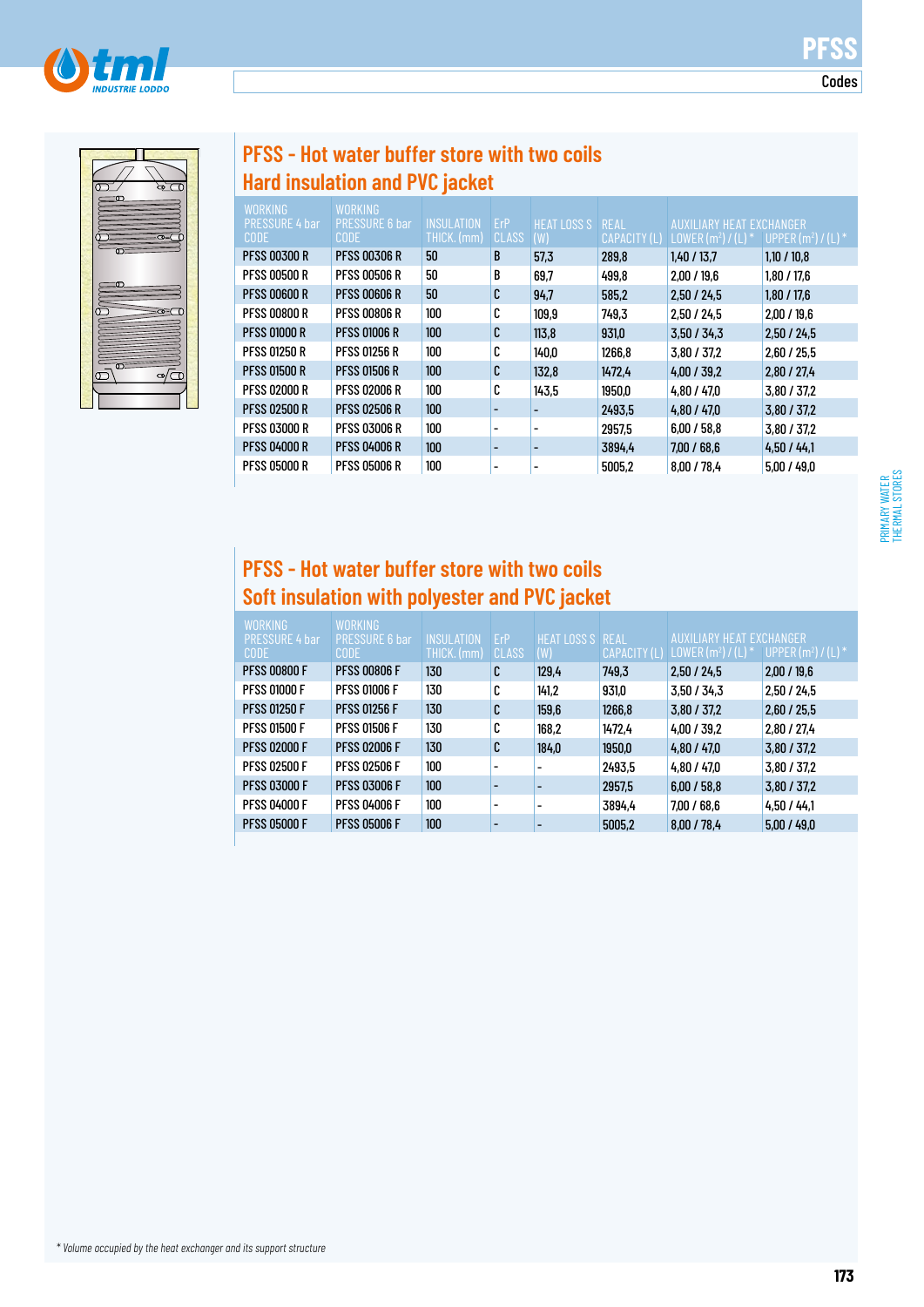#### Dimensions and heights











#### LEGEND

- **b .** Biomass boiler flow
- **c .** Biomass boiler return
- **d .** Boiler flow
- **e .** Thermometer Sensor
- **g .** Boiler return
- **n .** Heating system return
- **p .** Free connection
- **x .** Solar system flow
- **y .** Solar system return
- **v .** Heating system flow
- **w.** Opening for immersion heater
- **z .** Low temperature heating system return

| <b>WORKING</b><br>PRESSURE 4 & 6 bar<br><b>MODEL</b> | <b>DIMENSIONS (mm)</b><br>Ø. |      | Ø EXT<br>(Hard/Soft ins.) ** R * |         | <b>LOWER HEAT</b><br>EXCHANGER $(m2)$ | <b>UPPER HEAT</b><br>EXCHANGER $(m2)$ | <b>WEIGHT</b><br>PFSS(kg) |
|------------------------------------------------------|------------------------------|------|----------------------------------|---------|---------------------------------------|---------------------------------------|---------------------------|
| <b>PF_00300 R</b>                                    | 500                          | 1595 | 600                              | $1720*$ | 1,40                                  | 1,10                                  | 70                        |
| <b>PF_00500 R</b>                                    | 650                          | 1645 | 750                              | 1820 *  | 2,00                                  | 1,80                                  | 110                       |
| <b>PF_00600 R</b>                                    | 650                          | 1895 | 750                              | $2050*$ | 2,50                                  | 1.80                                  | 120                       |
| PF_00800_                                            | 790                          | 1750 | 990/1050                         | 1745    | 2,50                                  | 2,00                                  | 149                       |
| PF_01000_                                            | 790                          | 2110 | 990/1050                         | 2095    | 3,50                                  | 2,50                                  | 183                       |
| PF_01250_                                            | 950                          | 2075 | 1150/1210                        | 2090    | 3,80                                  | 2,60                                  | 215                       |
| PF_01500_                                            | 1000                         | 2115 | 1200/1260                        | 2145    | 4,00                                  | 2,80                                  | 237                       |
| PF_02000_                                            | 1100                         | 2380 | 1300/1360                        | 2385    | 4,80                                  | 3,80                                  | 301                       |
| PF_02500_                                            | 1200                         | 2495 | 1400                             | 2550    | 4,80                                  | 3,80                                  | 354                       |
| PF_03000_                                            | 1250                         | 2710 | 1450                             | 2760    | 6,00                                  | 3,80                                  | 423                       |
| PF_04000_                                            | 1400                         | 2820 | 1600                             | 2905    | 7,00                                  | 4,50                                  | 492                       |
| PF_05000_                                            | 1600                         | 2850 | 1800                             | 3005    | 8,00                                  | 5,00                                  | 572                       |

*\* For capacities from 300 to 600 litres, the tilt height refers to the insulated cylinder \*\* The insulation is removable except for models from 300 to 600 litres*

| <b>WORKING</b><br>PRESSURE 4 & 6 bar | <b>HEIGHTS (mm)</b> |     |              |      |      |      |      | <b>CONNECTIONS (GAS)</b> |                    |               |                             |
|--------------------------------------|---------------------|-----|--------------|------|------|------|------|--------------------------|--------------------|---------------|-----------------------------|
| <b>MODEL</b>                         | B                   | C.  | $\mathbf{D}$ | F.   | F.   | G    |      |                          | d g x y            | e.            | $b$ $c$ $n$ $p$ $v$ $w$ $z$ |
| <b>PF_00300 R</b>                    | 215                 | 290 | 595          | 810  | 930  | 1080 | 1290 | 1350                     | ľ"                 | $\frac{1}{2}$ | 1''/2                       |
| <b>PF_00500 R</b>                    | 240                 | 315 | 615          | 835  | 955  | 1105 | 1315 | 1375                     | ľ"                 | $\frac{1}{2}$ | 1''/2                       |
| <b>PF_00600 R</b>                    | 235                 | 315 | 700          | 1000 | 1120 | 1270 | 1480 | 1630                     | ľ"                 | $\frac{1}{2}$ | 1''/2                       |
| PF_00800_                            | 275                 | 355 | 655          | 875  | 1015 | 1145 | 1345 | 1410                     | 1''                | $\frac{1}{2}$ | 1''/2                       |
| PF_01000_                            | 275                 | 350 | 810          | 1035 | 1195 | 1355 | 1675 | 1755                     | ľ"                 | $\frac{1}{2}$ | 1''/2                       |
| PF_01250_                            | 320                 | 400 | 745          | 1060 | 1200 | 1380 | 1600 | 1705                     | 1''                | $\frac{1}{2}$ | 1''/2                       |
| PF_01500_                            | 340                 | 420 | 765          | 1080 | 1220 | 1400 | 1620 | 1725                     | ľ"                 | $\frac{1}{2}$ | 1''/2                       |
| PF_02000_                            | 370                 | 450 | 930          | 1090 | 1230 | 1435 | 1710 | 1945                     | $1^{\prime\prime}$ | $\frac{1}{2}$ | $1"$ /2                     |
| PF_02500_                            | 385                 | 480 | 940          | 1120 | 1300 | 1500 | 1700 | 2050                     | ľ"                 | $\frac{1}{2}$ | 2"                          |
| PF_03000_                            | 400                 | 490 | 1015         | 1210 | 1430 | 1645 | 1830 | 2255                     | $1^{\prime\prime}$ | $\frac{1}{2}$ | 2"                          |
| PF_04000_                            | 460                 | 550 | 1085         | 1270 | 1490 | 1710 | 1930 | 2315                     | ľ"                 | $\frac{1}{2}$ | 2"                          |
| PF_05000_                            | 465                 | 555 | 1080         | 1275 | 1495 | 1710 | 1895 | 2320                     | $1^{\prime\prime}$ | $\frac{1}{2}$ | 2"                          |